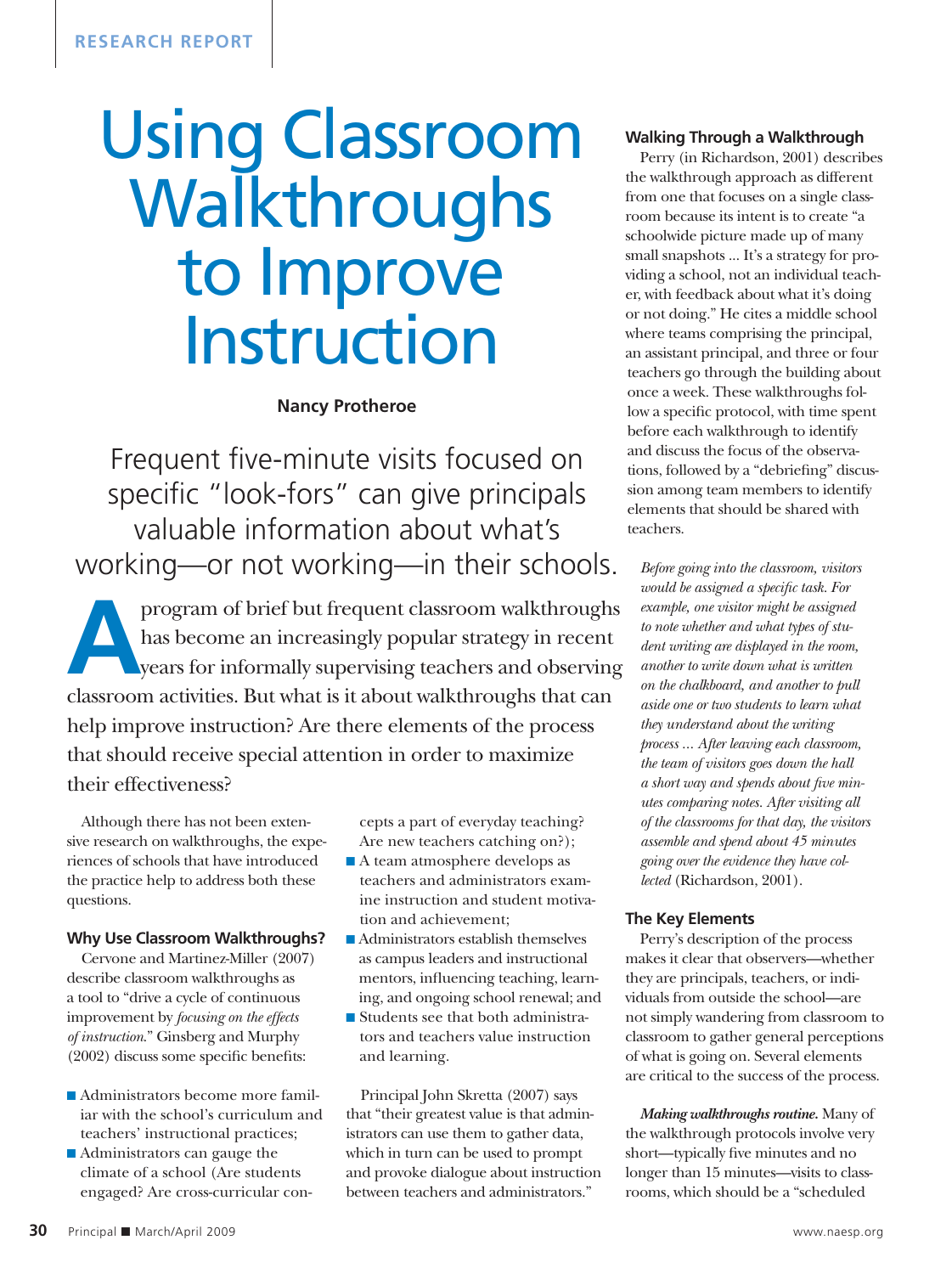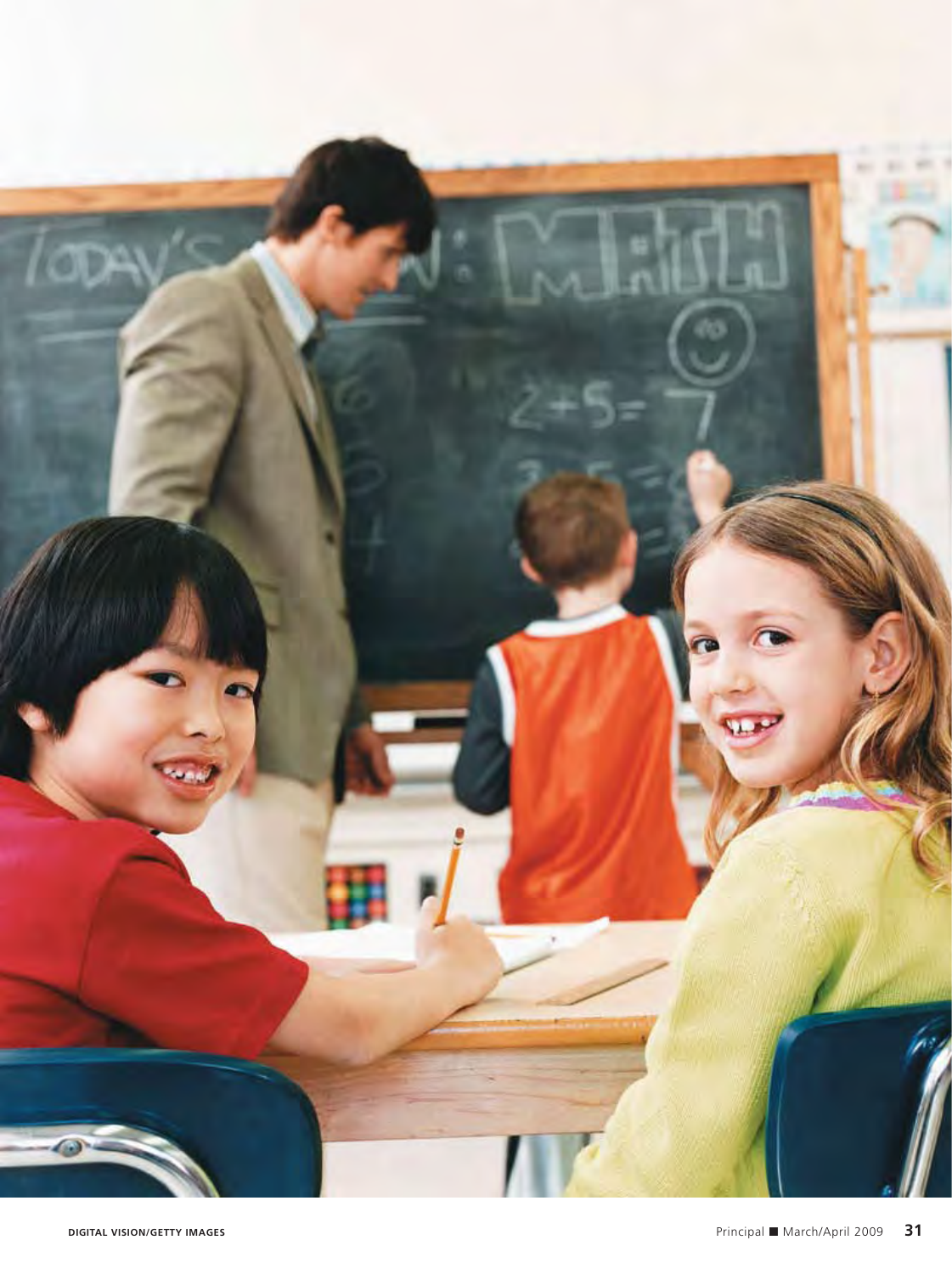part of the daily routine" (Johnston, 2003). You may be thinking, "How can five minutes be enough to get a sense of teaching and learning in a classroom?" Kim Marshall (2003), a former principal who conducted an average of four of these short visits every day for eight years, answers this question:

*If the principal wants to get a general sense of how a teacher is doing and then have a substantive follow-up conversation about a particular teaching moment, five minutes is plenty. True, it's a mere sliver of a teacher's day. But five minutes in a classroom is a long time.*

*Identifying the focus of the observations.* Effective walkthroughs have a purpose. One principal describes the quick walks he and his assistant principal make through the school that target "specific things that we are looking for." For example, "one week they might be looking to learn *Is the objective of the lesson clear to the students?* ... The following week they might [ask] *What instructional strategy is the teacher using? Is this an appropriate strategy to use with the lesson?* (Hopkins, 2008).

One approach to walkthroughs focuses on "look-fors"—"conditions that when present in classrooms enable students to improve their achievement and learning levels" (Graf and Werlinich, n.d.). Identifying them can provide a powerful—and collaborative—opportunity for teachers and school leaders to address questions such as: "When we visit classrooms, what should we see that makes an important difference in student success? Is there something that we should see in every classroom?" (Graf and Werlinich, n.d.).

*Visiting the classrooms.* Downey, Steffy, English, Frase, and Poston (2004) have developed a "three-minute classroom walk-through" model that includes five steps:

- $\blacksquare$  Notice whether students appear to be oriented to the work;
- $\blacksquare$  Review the curricular objectives being taught;
- $\blacksquare$  Observe instructional practices;
- "Walk the walls" to look for infor-

**"Observers … are not simply wandering from classroom to classroom to gather general perceptions of what is going on."**

mation on what has been taught previously or may be taught in the future; and

 $\blacksquare$  Note the existence of any safety or health issues.

Other models have observers spending more time in each classroom, for example, to provide participants with opportunities to talk with students.

*Reflecting after the walkthrough.* Love (2009) discusses opportunities for collaborative inquiry by school staff especially among teachers—as a structure that helps develop a focus on what is working and what is not in terms of teaching and learning. Reflection after walkthroughs is built around that concept, as described by Skretta (2007): "The best walk-throughs give teachers relevant, real-time data on their instruction ... Feedback on the walk-throughs should be specific to observed behaviors, focused, and descriptive of the level of performance observed."

One organization promoting the use of classroom walkthroughs (Learning 24/7, 2004) identifies the type of reflective practice needed if they are to significantly impact teaching:

- $\blacksquare$  A deliberate pause in the oftenhurried pace of teachers and school leaders;
- $\blacksquare$  Establishing a purposeful time for a close look at the data that have been collected;
- $\blacksquare$  A willingness to be open to other points of view;
- $\blacksquare$  An effort to consciously process your own thoughts—not simply leaving the classroom with general impressions;
- $\blacksquare$  An intentional effort to gain new insights and understandings from both the observation and the analysis of data; and
- $\blacksquare$  Action based on the findings of the observations.

#### **Experiences of Schools Using Walkthroughs**

Rossi (2007) used the walkthrough observation process developed by Graf and Werlinich (n.d.) as the basis for dissertation research. At the elementary school level, Rossi found staff members believed the walkthroughs conducted in their schools had affected instruction with positive outcomes that included:

- **n** Teacher sharing of best practices;
- $\blacksquare$  Increased principal awareness of what is happening in classrooms;
- Increase in teacher time on task;
- $\blacksquare$  Better principal understanding of curriculum gaps and inconsistencies;
- $\blacksquare$  Better principal understanding of professional development needs;
- $\blacksquare$  Improvement in the quality of student work;
- $\blacksquare$  Improved quality of conversations about instruction; and
- Development of a common language around instruction.

One of the elementary school principals interviewed by Rossi (2007) was very specific about the benefit of using walkthroughs in his school:

*The more opportunities I have to get into the classrooms, the more information I have to talk with teachers about and the more that we collectively research good practice and talk about good practice and tap in on each others' experiences and practices ... They [don't just] come to talk with me about discipline problems, they come to talk about instruction.*

#### **Getting Started**

Graf and Werlinich (n.d) recommend these steps for principals planning for classroom walkthroughs:

 $\blacksquare$  Conduct a preliminary walkthrough to begin collecting baseline data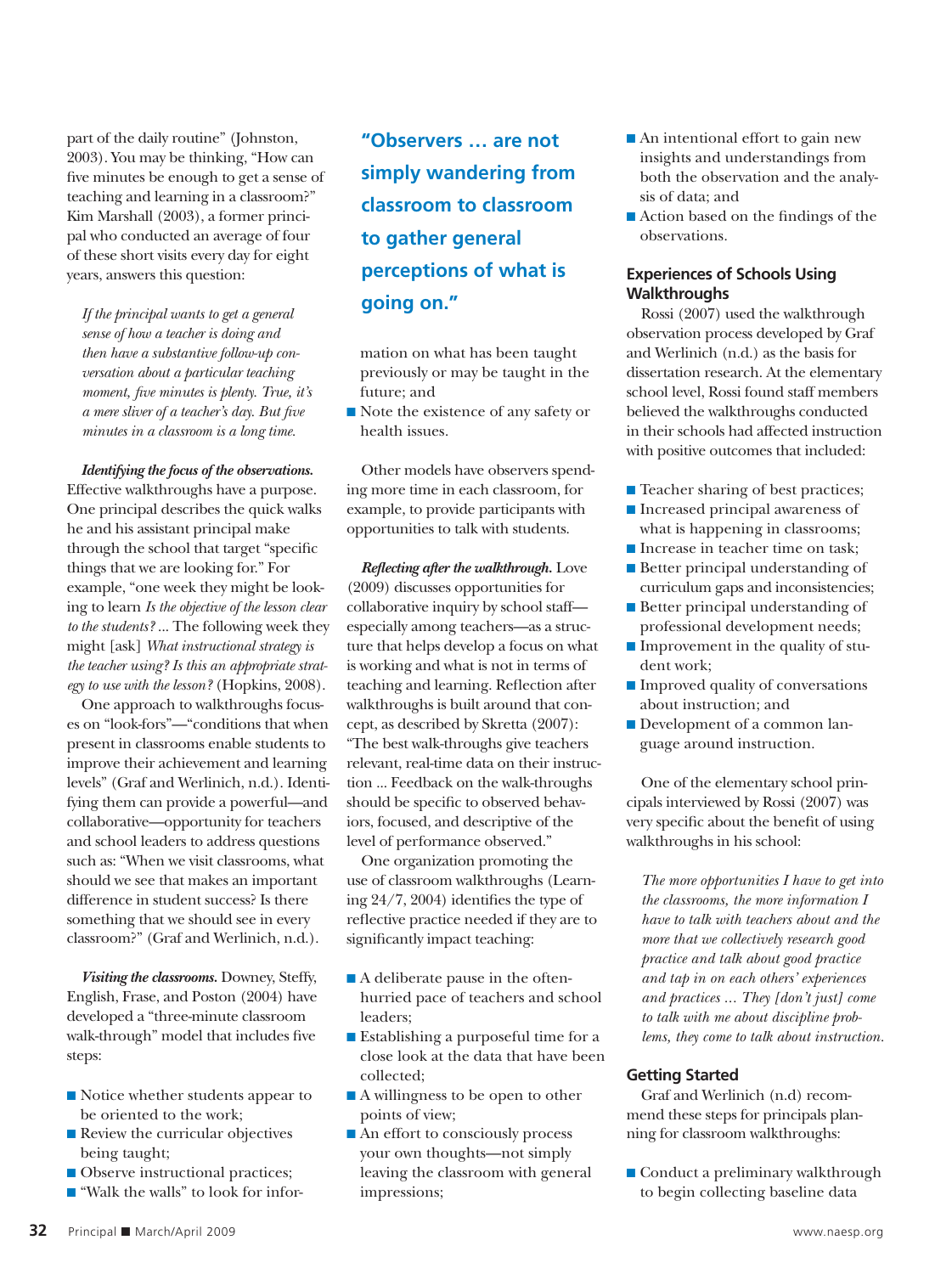around a wide spectrum of effective instructional practices;

- $\blacksquare$  Conduct a meeting with the staff to establish clear expectations related to the purpose and process of the first walkthrough;
- $\blacksquare$  Establish a focus for subsequent walkthroughs by working with teachers to identify the "look-fors"—the specific elements of effective instruction or guiding principles of learning that they wish to target for implementation; and
- Connect the "look-fors" to established standards. This is an important step with respect to developing a common language for staff and for establishing a matching set of indicators around instruction and learning. P

**Nancy Protheroe** is director of special research projects at Educational Research Service. Her e-mail address is **nprotheroe@ ers.org**.

#### **References**

- Cervone, L., & Martinez-Miller, P. (2007, Summer). Classroom walkthroughs as a catalyst for school improvement. *Leadership Compass, 4*(4). Retrieved from www.naesp.org/resources/2/Leadership\_ Compass/2007/LC2007v4n4a2.pdf
- Downey, C. J., Steffy, B. E., English, F. W., Frase, L. E., & Poston, W. K. (2004). *The three-minute classroom walkthrough: Changing school supervisory practice one teacher at a time.* Thousand Oaks, CA: Corwin Press.
- Ginsberg, M. B., & Murphy, D. (2002). How walkthroughs open doors. *Educational Leadership,* 34-36.
- Graf, O., & Werlinich, J. (n.d.). Observation frustrations. Is there another way? The walkthrough observation tool. Retrieved from https://qcc.wikispaces. com/file/view/Walkthroughs+- Observation+Frustrations.pdf
- Hopkins, G. (2008). Walk-throughs are on the move. *Education World.* Retrieved from www.education-world.com/a\_admin/ admin/admin405.shtml
- Johnston, H. (2003). Leadership by walking around: Walkthroughs and instructional improvement. *The Principals' Partnership.* Retrieved from www.principalspartnership. com/feature203.html
- Learning 24/7. (2004). Classroom walkthrough with reflective practice. San Francisco: Learning 24/7.
- Love, N. (Ed.). (2009). *Using data to improve learning: A collaborative inquiry approach.*  Thousand Oaks, CA: Corwin Press.

When your textbook isn't enough...



# **MATH & SCIENCE** CUSTOMIZED WORKSHOPS

Effective hands-on teaching can help your teachers dramatically improve student understanding and retention.





"I send my staff to **AIMS workshops** whenever possible. They use the activities in their classroom."

- Don Bidwell Superintendent Broadview, MT

*Teachers learn strategies and techniques firsthand.*

### **In over** 600 **workshops each year, AIMS consistently receives** EXCELLENT **ratings for**

- Classroom Application
- Alignment to Standards
- Reinforcement of Content Knowledge

Make hands-on teaching work for you—CALL TODAY!

1.888.733.2467 www.aimsedu.org